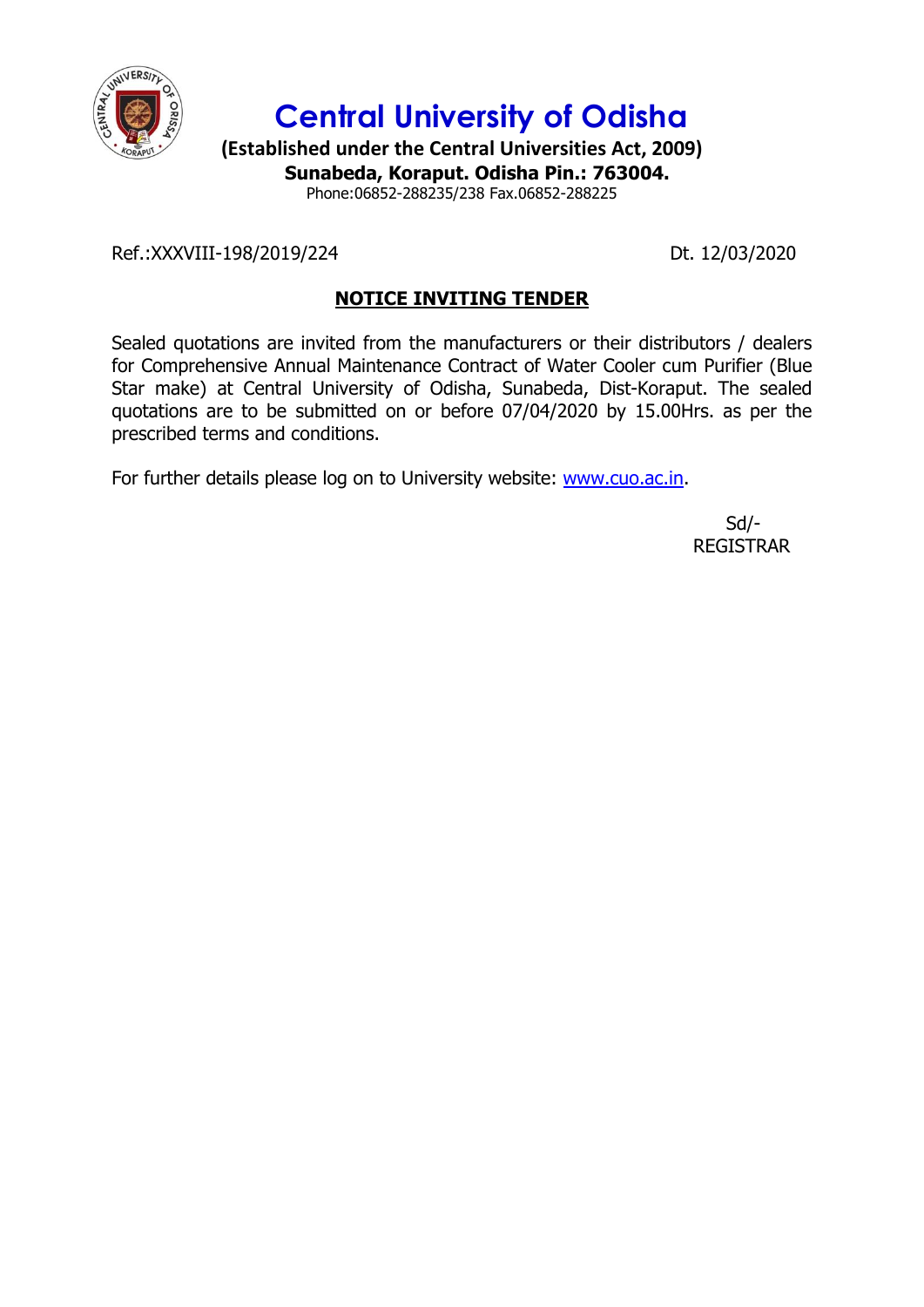# **TERMS & CONDITIONS:**

## **I. ESSENTIAL QUALIFICATION:**

The tenderers shall fulfill the following eligibility criteria, failing which their quotations will be summarily rejected:

- a. The tenderer must possess valid License, Registration etc. issued by the Competent Authority as applicable.
- b. If the tenderer is the authorized dealer / sole distributor of the items, the Certificate to this effect should be attached.
- c. The tenderer must have satisfactorily completed:
	- i. One work Order/Purchase Order of Rs.3.00 Lakhs or more
	- ii. Two works orders/Purchase Orders of Rs.5.00 lakhs each or more or
	- iii. Three works orders/Purchase Orders of Rs.4.50 Lakhs or more issued by any Govt. / Autonomous/ PSU Organization (Central or State) for supply of same or similar item / services during the last 03 Financial Years (i.e. 2016-17, 2017-18 and 2018-19).

Note: (i) The supply in progress and which is not satisfactorily completed will not be considered; (ii) work executed in any private organization will not be considered.

- d. The total turnover of the tenderer shall not be less than Rs.10.00 lakhs (Rupees Ten lakhs) during the last 03 Financial Years (i.e. 2016-17, 2017-18 and 2018-19).
- e. The successful tenderer must deposit Earnest Money (EMD) of Rs.35,000/- (Rupees Thirty Five Thousand only) along with their tender in the form of Demand Draft drawn in favour of Central University of Odisha payable at Koraput.
- f. The tenderer must deposit the cost of tender document of Rs.500.00 (Rupees Five hundred only) in the form of demand draft drawn in favour of Central University of Odisha payable at Koraput. The cost of the tender document is non-refundable.
- g. The tenderer must possess his own Bank Account, PAN, and G. S.T No.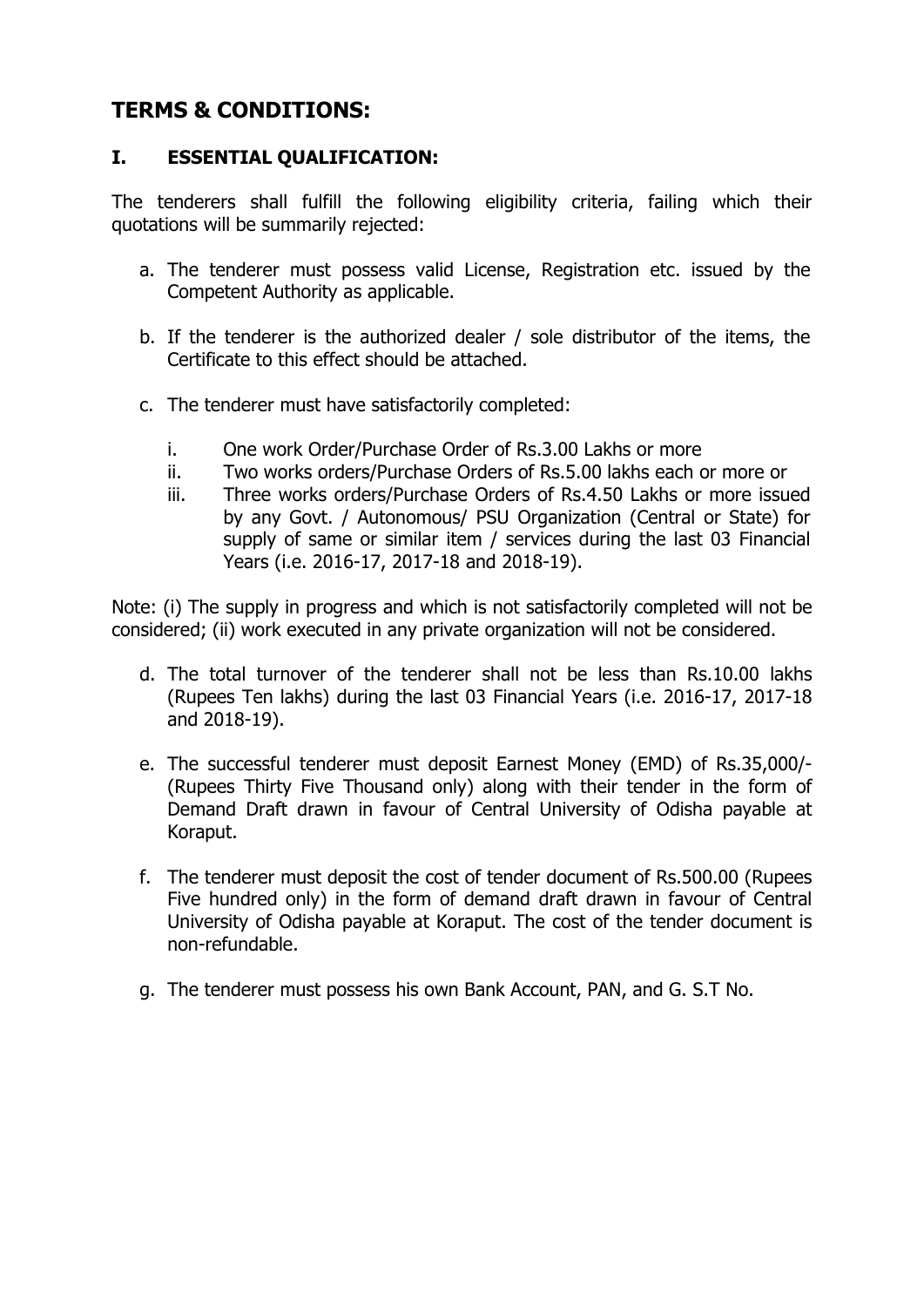### **II. DOCUMENTS TO BE ENCLOSED**

#### **The tenderer shall submit copies of the following documents along with the tender, failing which their quotation will be summarily rejected:**

- 1. Copy of registration / license issued by the Competent Authority.
- 2. Work Completion Certificate issued by the authority with reference to Sl.No.C above consisting of the following details:
	- i. Details of CMC for Water Coolers cum Purifiers
	- ii. Work Order No. & Date
	- iii. Value of Work Order
	- iv. Date of commencement of CMC
	- v. Date of completion of CMC
	- vi. Quantity under CMC
	- vii. Whether work of CMC completed or not
- 3. Copy of income tax returns and / or annual accounts of the last 03 Financial Years.
- 4. Copies of Bank Account, PAN, and Goods Service Tax Registration Certificate.
- 5. Demand Draft of Rs.35,000/- (Rupees Thirty Five Thousand only) drawn in favor of Central University of Odisha payable at Koraput towards value of EMD.
- 6. Demand Draft of Rs.500.00 (Rupees Five hundred only) towards cost of tender document drawn in favor of Central University of Odisha payable at Koraput which is not refundable.
- 7. Certificate of dealership / distributorship as applicable.

### **III. INSTRUCTIONS TO THE BIDDER:**

- 1. **Bid Opening Date and Time**: The tenderers may send their quotations by speed post or registered post or in person only addressed to the Registrar, Central University of Odisha, Sunabeda, Koraput, Odisha-763004. So as to reach the University on or before 07/04/2020 by 15.00 Hrs. super scribed as "Tender for the work of CMC of Water Cooler cum Purifier Ref. No. XXXVIII-198/2019/224, date-12.04.2020" The bids will be opened at 15.30 Hrs on the same day in the presence of representatives of the bidders if any.
- 2. The rates and specifications quoted by the tenderers shall be strictly as per the Performa attached as Annexure -02 and 03 otherwise their quote will be liable for rejection.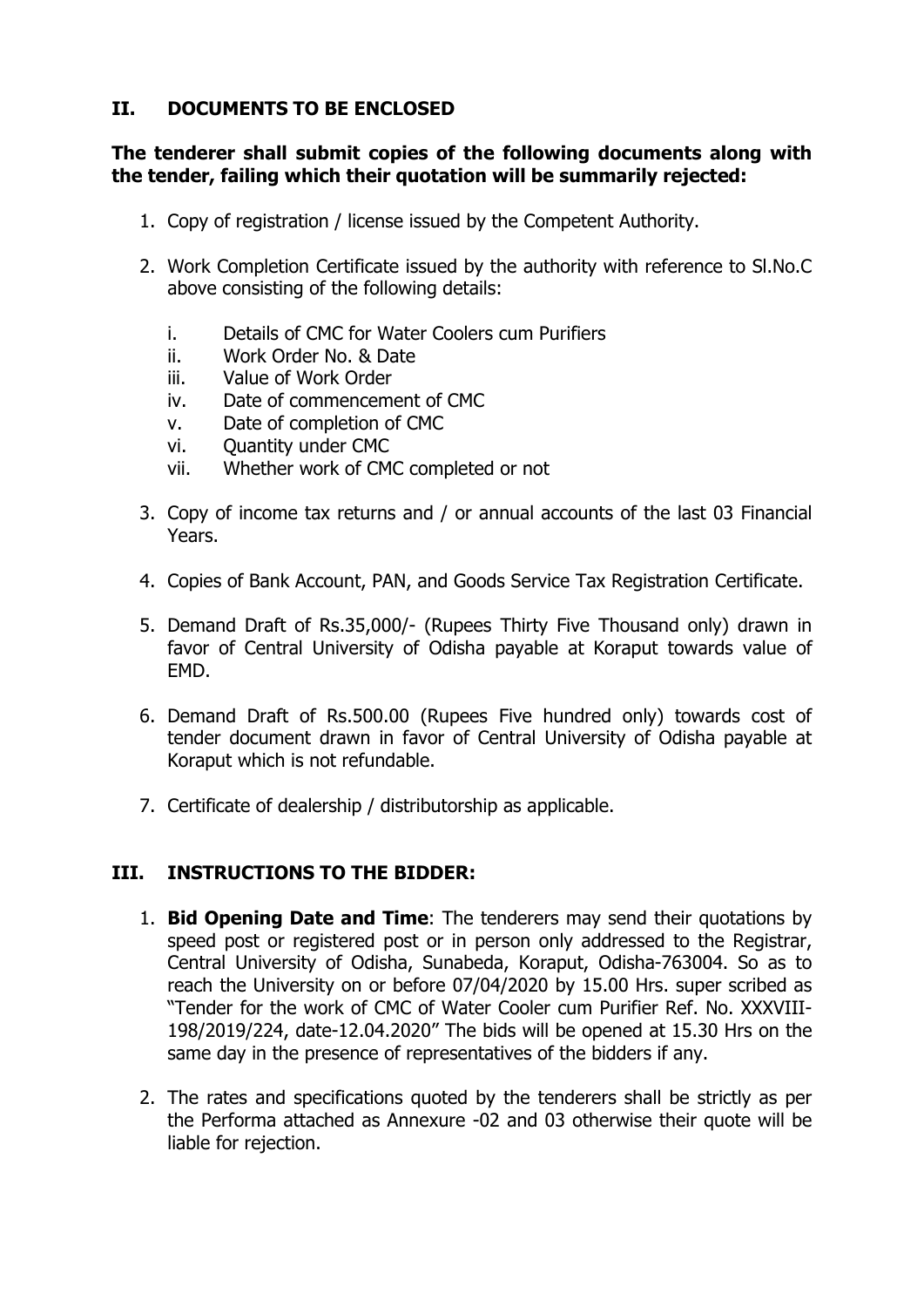- 3. The bids sent through normal post or courier or Fax or e-mail shall not be considered.
- 4. All the documents submitted by the tenderers shall be serially numbered.
- 5. Central University of Odisha, Koraput reserves the rights to accept / reject any offer in full or in part without assigning any reason thereof.
- 6. The blank bid documents may be downloaded from the University Website www.cuo.ac.in
- 7. Tenders / Bids must be valid for 120 days from the date of opening of tender.
- 8. The quantity required may vary as per the requirement of the University.
- 9. All documents submitted by the bidders shall be serially numbered.
- 10.**Maintenance Period:** The Water Cooler cum Purifier will be under CMC for a period of one year. The tenderer shall attend the complaints if any within 48 hrs/ two working days after lodging complaint. Also the tenderes are required to undertake periodical maintenance of all Water Cooler cum Purifier and peripherals under CMC at least once in every month and obtain a certificate from the concerned authorities of the University.
- 11.**Penalty:** If the bidder fails to perform the services by the specified date, penalty at the rate of 1% per week of the total Contract / Purchase Order value subject to the maximum of 10% will be deducted.
- 12.**Payment:** Your payment for CMC will be released in three equal installments after completion of every Quarter.
- 13.**Security Deposit (Performance Security Deposit):** The successful tenderer shall deposit @5% of the total contract value as Security Deposit within 07 days from the date of issue of Work Order, in the form of Demand Draft issued by any Nationalized Bank, drawn in favor of Central University of Odisha payable at Koraput.
- 14.**Settlement of Disputes:** In the event of any dispute or differences between the Central University of Odisha and the bidder, arises out of nonmaintenance properly, shall be referred to the Vice-Chancellor, Central University of Odisha, Koraput who may decide the matter himself or may appoint Arbitrator under the Arbitration and Conciliation Act, 1996. The decision of the Arbitrator shall be final and binding on both the parties. All disputes shall be subject to jurisdiction of courts at Odisha only.
- 15.**Return of EMD:** The EMD of the unsuccessful bidders / tenderers will be returned within 15 days after finalization of the tender and issue of Work Order to the successful tenderer. The EMD of the successful tenderer will be returned on submission of Security Deposit of the required value.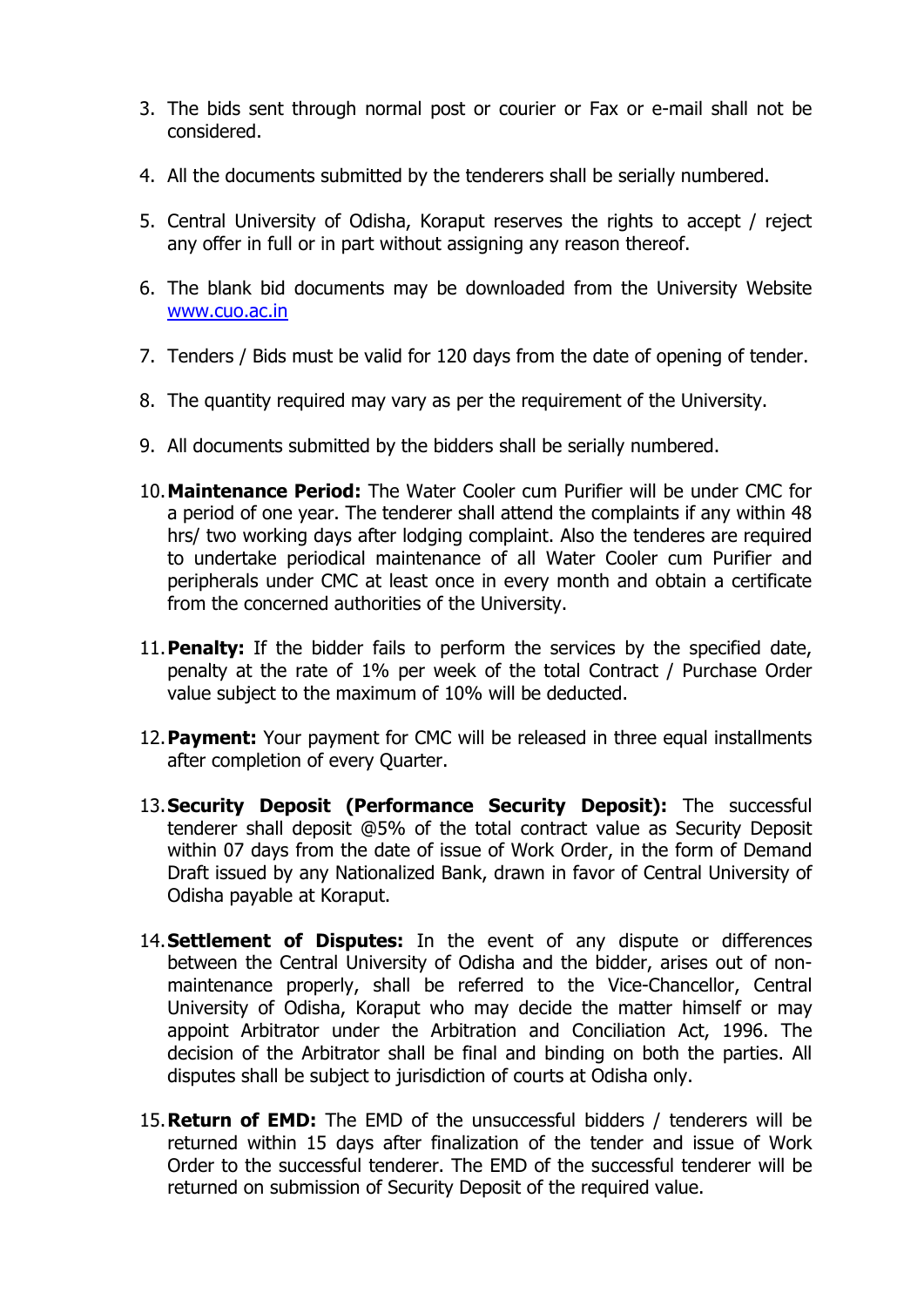16.**Condition of goods:** The bidder/ tenderer shall undertake the repair and maintenance of Water Cooler cum Purifier without any defect whatsoever to the satisfaction of the University. Any deviation in repair and maintenance of Water Cooler cum Purifier from the accepted terms and conditions is liable to be rejected and the tenderer need to repair on free of cost in the specified form to the satisfaction of the University.

> Sd/- REGISTRAR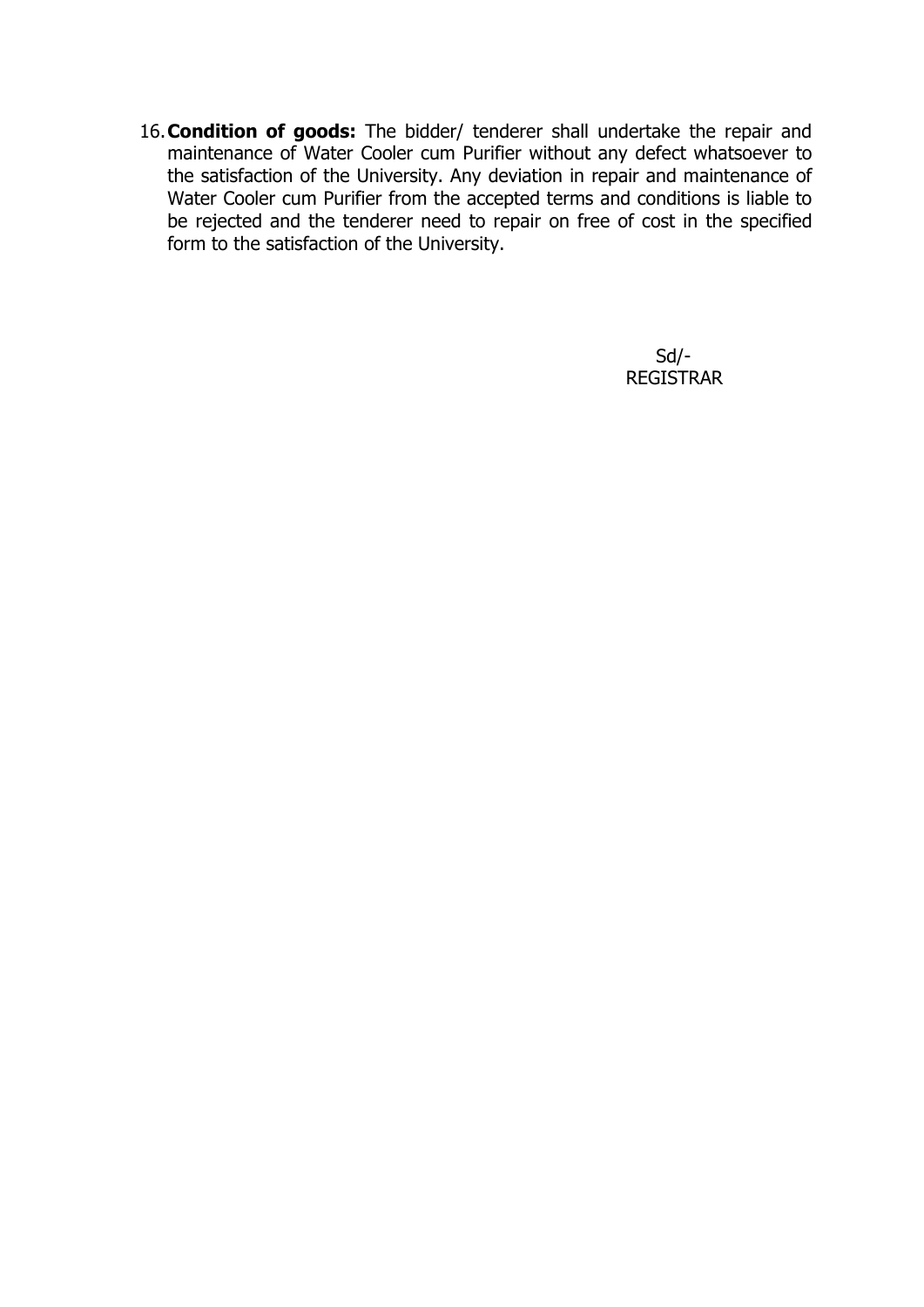# **BIDDERS' PROFILE**

| 1. | Name of the Tenderer/ Bidder                                    |  |
|----|-----------------------------------------------------------------|--|
| 2. | Full Address of the tenderer / bidder                           |  |
| 3. | Contact details of tenderer / bidder                            |  |
|    | a. Telephone No.<br>b. Mobile No.<br>c. Fax No.<br>d. E-mail id |  |
| 4. | Details of Earnest Money Deposit                                |  |
|    | a. Value of DD<br>b. D.D. No. & Date<br>c. Issuing Bank         |  |
| 5. | Details of cost of tender document                              |  |
|    | a. Value of D.D.<br>b. D.D. No. & date<br>c. Issuing Bank       |  |

# 6. List of Documents enclosed :

| SI.<br>No. |                                                                                                                                    | Details of document                       |  | Whether photocopies of<br>the documents enclosed |  |                                |
|------------|------------------------------------------------------------------------------------------------------------------------------------|-------------------------------------------|--|--------------------------------------------------|--|--------------------------------|
|            |                                                                                                                                    |                                           |  |                                                  |  | (please $\sqrt{\text{tick}}$ ) |
| 1.         | License / Registration<br>No.                                                                                                      |                                           |  | Yes                                              |  | No                             |
| 2.         | Dealership<br>Distributorship<br>Certificate No.                                                                                   |                                           |  | Yes                                              |  | <b>No</b>                      |
| 3.         | Details of Purchase<br>Orders, Completion<br>Certificate (Name of the<br>organization, value,<br>work / supply<br>completion date) |                                           |  | Yes                                              |  | <b>No</b>                      |
| 4.         | Income Tax Return                                                                                                                  | 2018-17 Rs.<br>2017-18 Rs.<br>2018-19 Rs. |  | Yes                                              |  | <b>No</b>                      |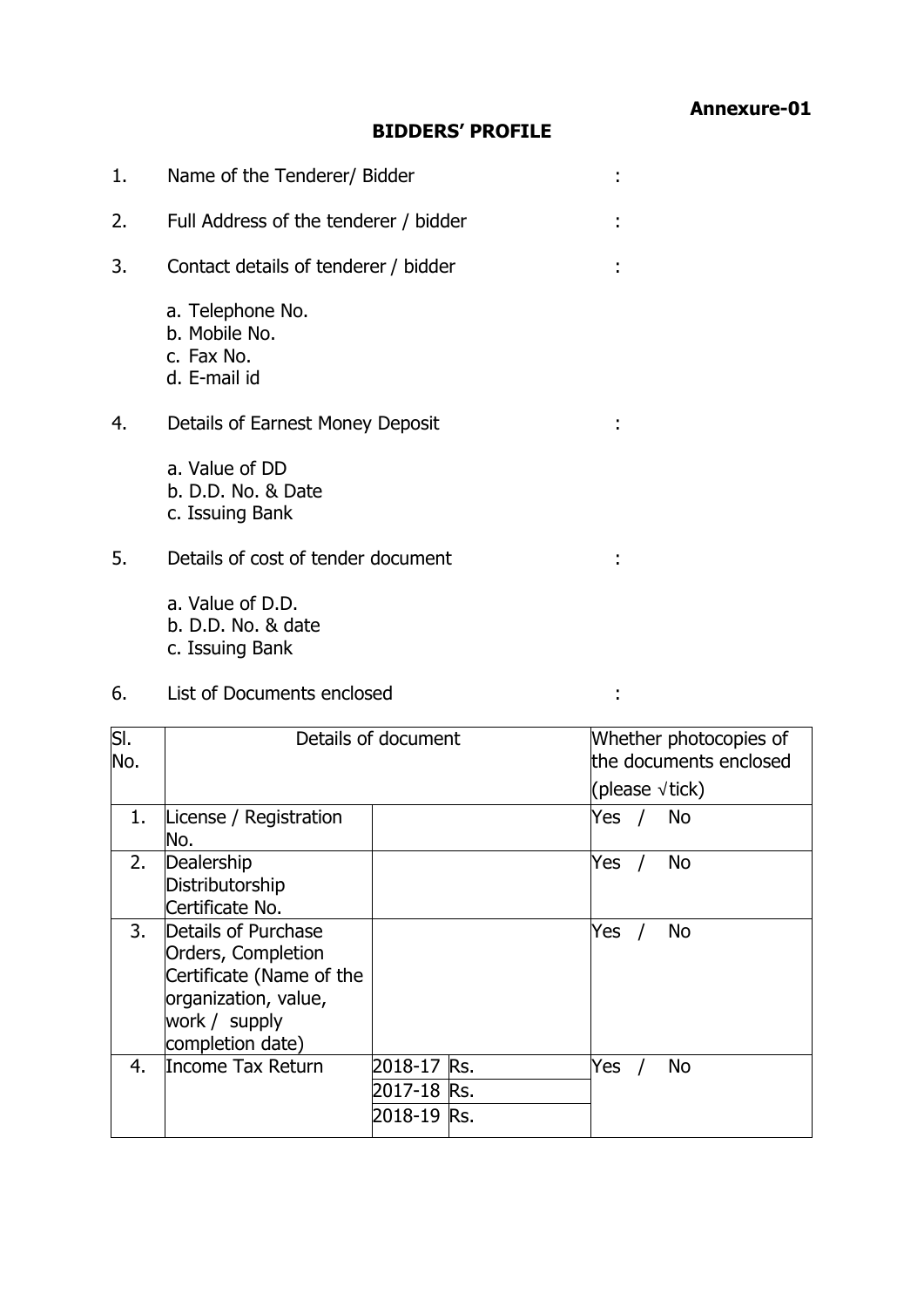|    | Audited Balance Sheet & 2015-16 Rs.                           |             | Yes | No |
|----|---------------------------------------------------------------|-------------|-----|----|
|    | Profit and Loss Account 2016-17 Rs.<br>Annual turnover during |             |     |    |
|    | last 03 Financial Years                                       | 2017-18 Rs. |     |    |
| 6. | Bank Account No.                                              |             | Yes | No |
|    | Bank Name & Branch                                            |             |     |    |
|    | PAN No.                                                       |             | Yes | No |
| 8. | GST Reg. No.                                                  |             | Yes | No |

7. Validity period of the Bid / Quotation :

8. Additional information, if any proposed to be furnished by the tenderer:

Certified that all the terms and conditions of tender document are accepted.

Date : **Authorized Signatory** 

Place : Full name : Full name :

Designation:

Seal: